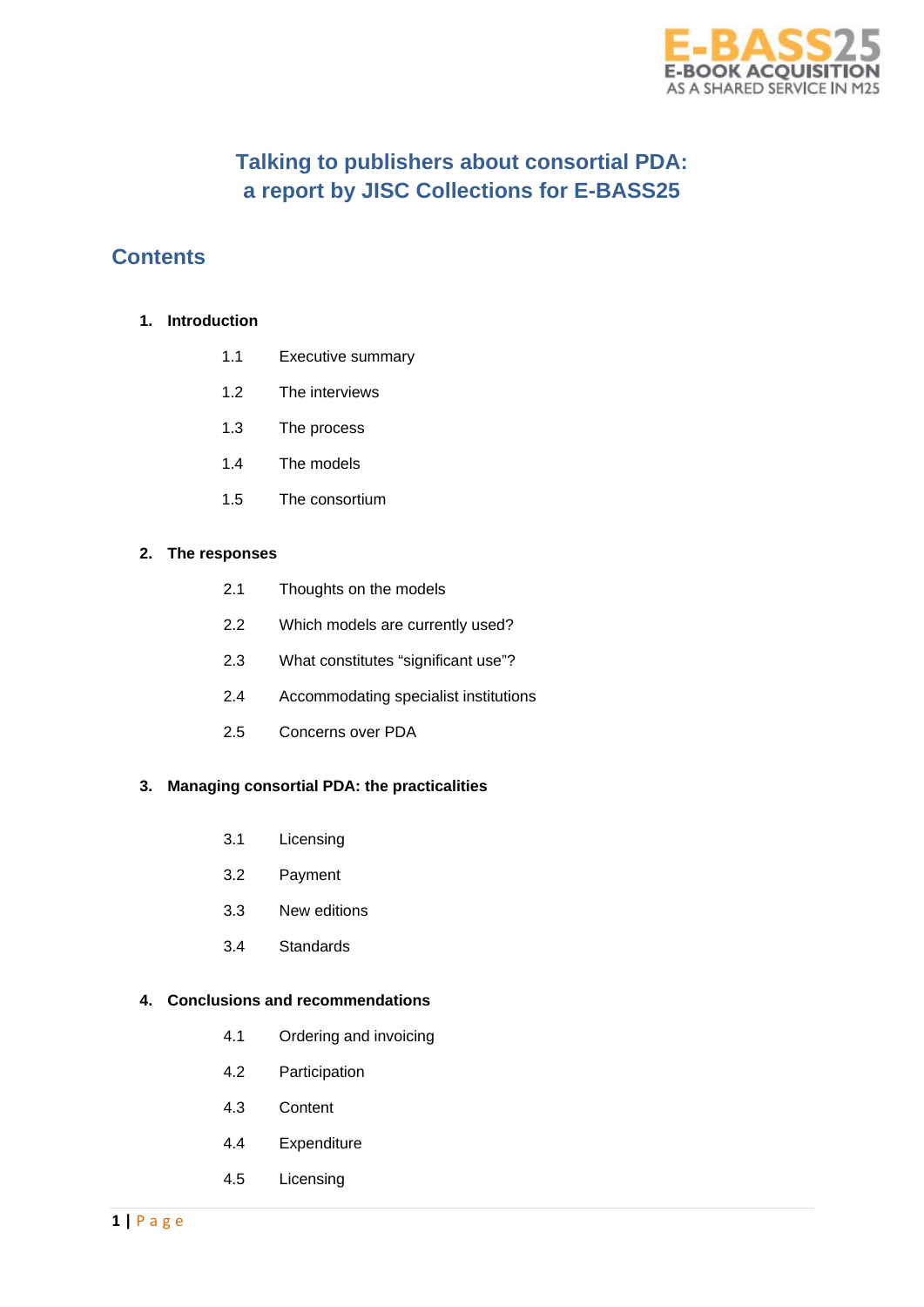

# **1. Introduction**

### **1.1 Executive summary**

This report compiles the responses from e-book suppliers to questions on patron-driven models of ebook acquisition (PDA) for consortia. These questions were put to them in a series of telephone interviews conducted by JISC Collections staff in January 2013 as part of the E-BASS 25 project. All responses are unattributed at the request of some of the participants. The report concludes with a series of recommendations for institutions considering using PDA as a consortium, derived from the responses received.

## **1.2 The interviews**

The purpose of the interviews was to elicit the opinions of the suppliers (who included publishers and aggregators) about the four PDA models being considered by the project, and how these would work as a consortium purchase. The aim was to discover which they thought were feasible or realistic in this context, and to learn their thoughts on the practicalities of how these models would operate. The intention is to use this information to construct the guidelines for institutions considering embarking on a PDA consortium project.

## **1.3 The process**

JISC Collections staff (Ben Taplin and Carolyn Alderson) interviewed seven publishers and two aggregators. The publishers included small, subject-specialist companies and large, multi-disciplinary organisations. Apart from one, which was answered by email, the interviews were conducted over the telephone and lasted approximately forty-five minutes each. The list of questions, which had been drawn up in consultation with the E-BASS 25 Project Management team, was the same in each interview (see Appendix 1), and was sent to interviewees beforehand, along with the outline of the four models. Responses were collated and are organised thematically below.

## **1.4 The models**

Model 1 is a purchase model, whereby the library is supplied with a collection of e-books, which are made discoverable to the library user. After an agreed amount of "significant use" of a title by a user, or "patron", a purchase trigger is activated, and the book is acquired permanently by the library. Model 2 is a rental model: similar to Model 1, but the significant usage triggers a paid-for rental period, rather than an outright purchase.

In Model 3 the library is charged for each significant use of an e-book, up to an agreed amount, after which the title is owned outright. At the end of the agreement, access to titles that have not reached their usage limit is lost. Model 4 offers access to a collection of e-books for an agreed period, after which time the library decides which titles to acquire permanently, based on the levels of usage each has received. This is known as an "evidence-based selection" (EBS) model, and is not a purely PDA model, as it allows a degree of intervention on the part of the library. Usually the amount of money the library will spend at the end of the period is decided and paid upfront at the beginning of the agreement.

A fuller description of each model is given in Appendix 2.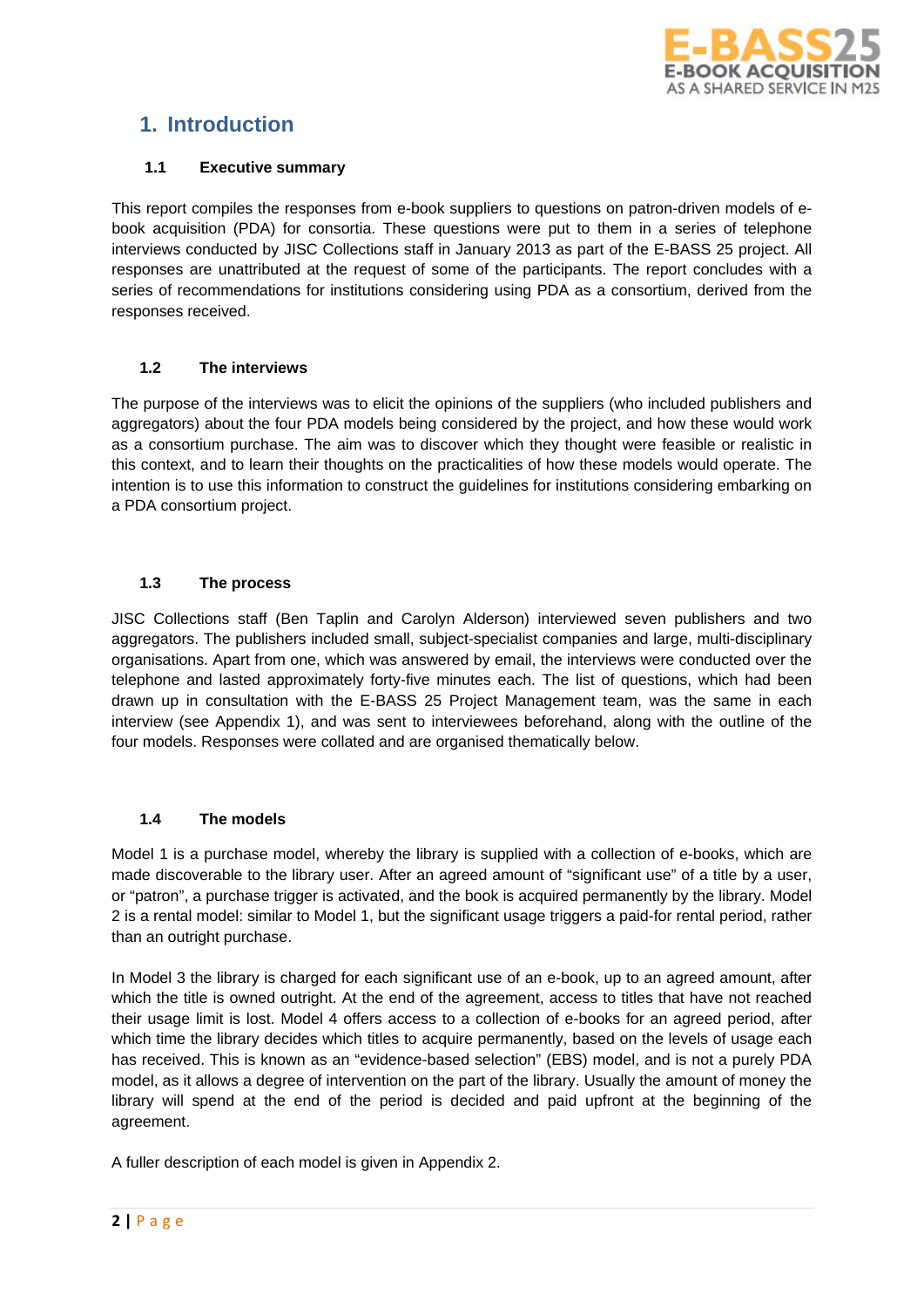

### **1.5 The consortium**

The hypothetical consortium the suppliers were asked to consider comprised academic institutions of various sizes with different subject interests, differing levels of research intensity, and independent local budgets.

## **2. The responses**

### **2.2 Thoughts on the models**

The interviewees were asked which of the four models was most appealing to them, which they thought was fairest for a consortium, and which they did not like.

Perhaps unsurprisingly, the evidence-based selection (Model 4) proved popular with the publishers, as it would be relatively straightforward to implement, and guarantees them some upfront payment, helping their sales forecasting and planning. Seven responses favoured this model. One publisher likened it to a "paid-for trial", and one suggested that the upfront payment would be an incentive to the institution to ensure the content was used. Others mentioned its greater flexibility and sustainability. Although, according to one publisher, direct PDA models may seem initially attractive because the absence of library control could bring in higher revenue, the EBS model involves a higher level of trust and cooperation between both parties and is therefore "more interesting in the long term."

Models 1 to 3 were generally seen as being complicated to manage for the publisher or aggregator, entailing a considerable amount of technical work with no guarantee of payment if content is not used. This complexity was seen to increase if micropayments from a large number of institutions were involved.

Those who expressed a preference for the more directly patron-driven models (1-3) pointed to their relative fairness, in that libraries are paying only for content that is actually being used. One of the largest publishers stated that Models 1 and 2 are reasonable, as they reflect usage, and so justify the purchase: no publisher wants to defend purchases that are not used. One of the aggregators, who already offers Models 1 and 2, preferred them as they are the easiest to scale from individual institution accounts to accounts for consortia.

Only one respondent favoured Model 3, mentioning that its direct link between level of usage and price made it the most accurate and quantifiable model.



**Figure 1: Preferred models of PDA**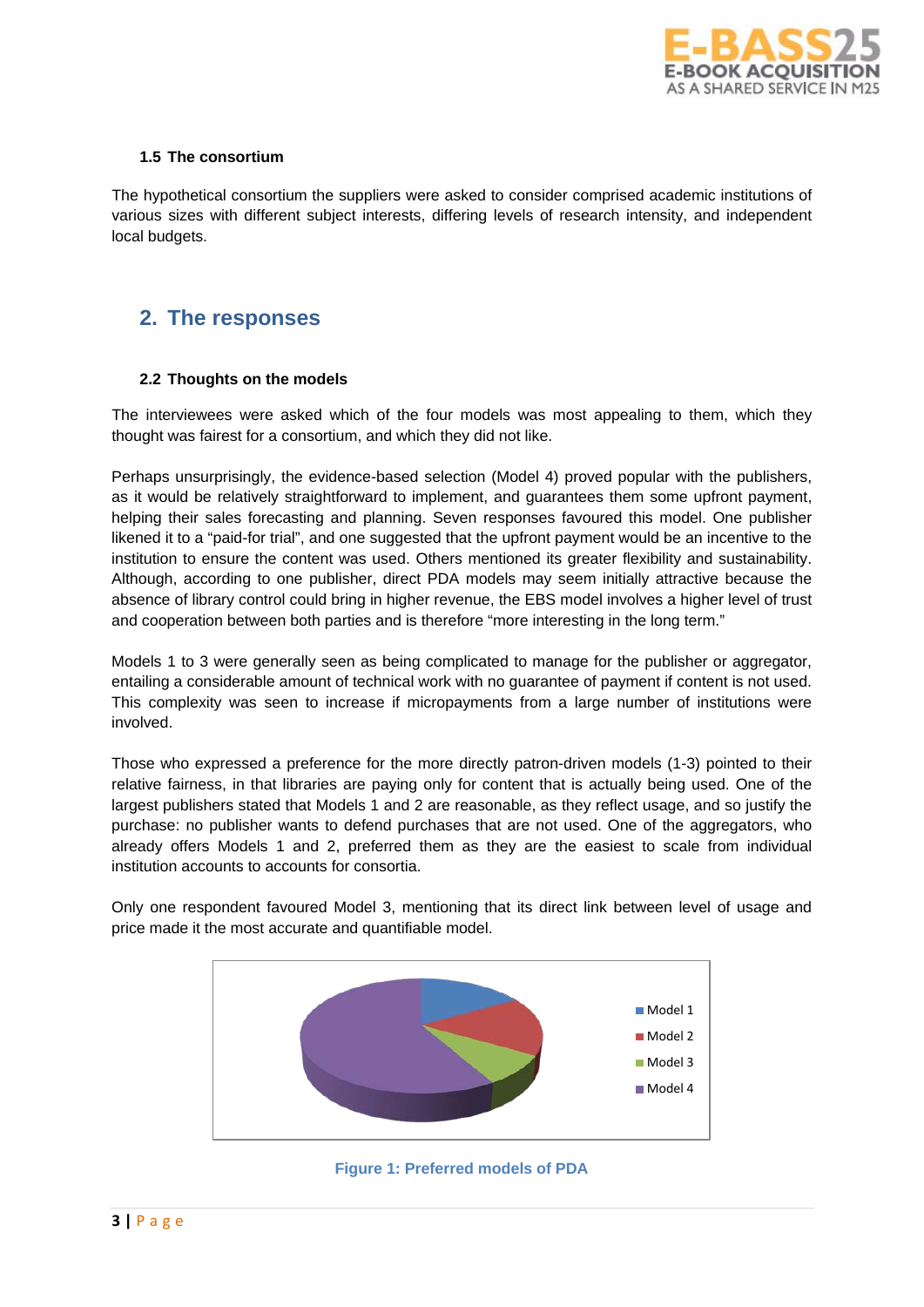

### **2.3 Which models are currently used?**

Although the EBS model was so popular, it was interesting to learn that only two of the organisations we spoke to currently offer it. Three use a system closest to Model 3, and two offer Models 1 and 2. Most of the publishers mentioned that they would be happy to offer Models 1, 2 or 3 through a third party aggregator, even if they themselves don't currently have the technology in place to offer them directly. Most publishers are willing to be flexible to some degree if new sources of income are being proposed.



**Figure 2: Currently used models of PDA**

### **2.4 What constitutes "significant use"?**

Definitions of what level of usage is deemed significant enough to trigger a payment vary considerably across the respondents. Whereas one aggregator offers only tables of contents and abstracts for free and charges for any further use ("opening the book" in their words), the other allows ten minutes of consecutive use of a single title by a single user, or ten pages read. One of the larger publishers has similar parameters, and has allowed two of these significant uses before a payment is triggered in some agreements.

Those publishers already using the EBS model provided standard COUNTER-compliant data to libraries, and a "significant use" was deemed to be any use of the content. The librarian can then make a decision about what to purchase, and may use other criteria besides usage.

There is clearly room for some negotiation around payment triggers, although this particular publisher was keen that the definitions be kept hidden from end-users, as they claim to have found in the past that students will manipulate the system to avoid payment.

### **2.5 Accommodating specialist institutions**

In terms of which model was seen as fairest for a consortium that included institutions with specific subject interests or local considerations, two suppliers again mentioned Model 4, as it allows for some mediation or control of spending on the part of the institution. Others were of the view that special interests would be difficult to accommodate in a consortial agreement. One of the aggregators recommended any specialist institution having a personal account as well as belonging to the consortium.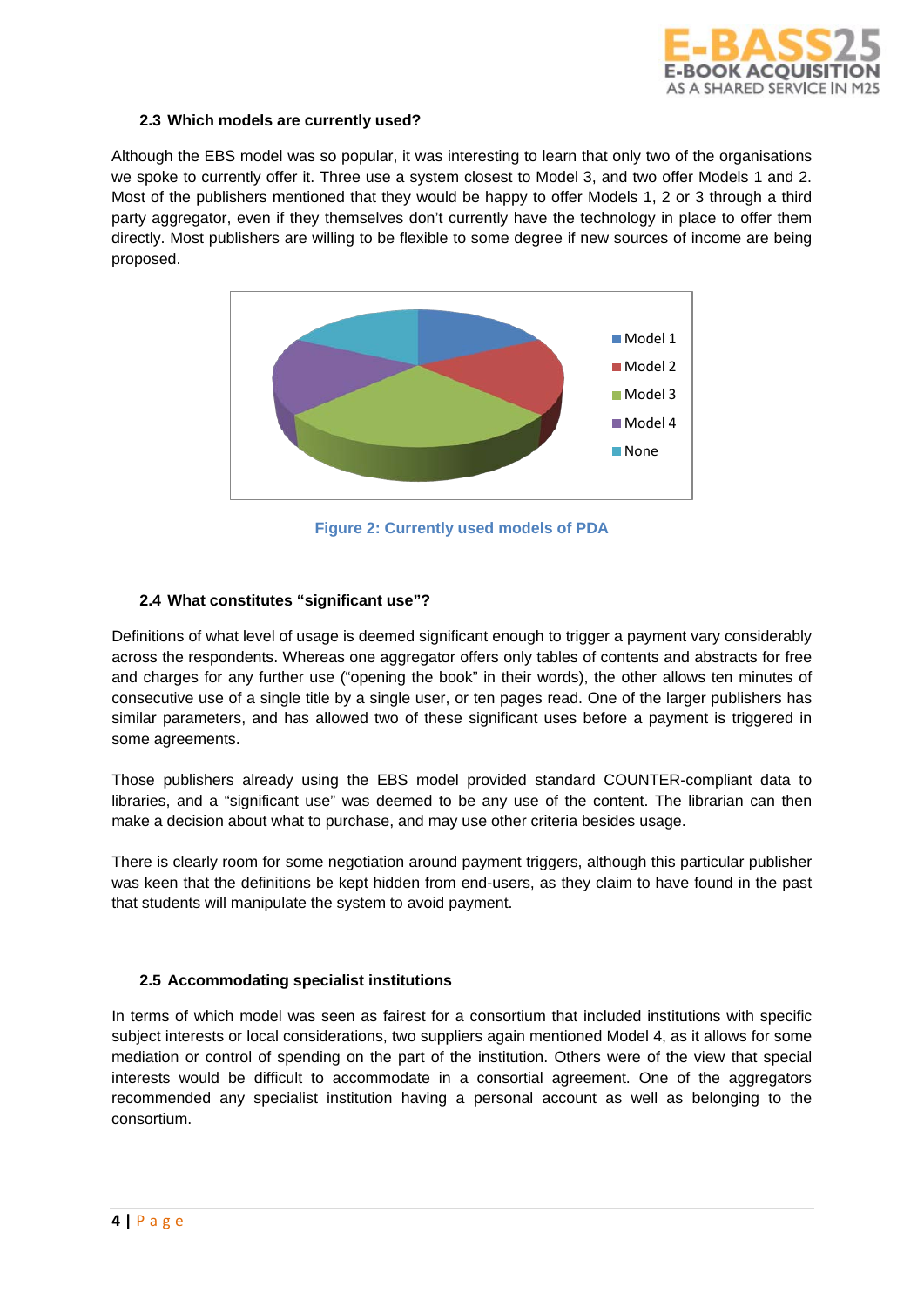

### **2.6 Concerns over PDA**

General reservations were expressed about the potential for each model to offer access to content for free. In Models 1-3 this means usage for short periods of time, below the payment threshold. This is pertinent for specialist publishers whose content receives briefer use. In Model 4, the concern is over the large amount of material being made available for no payment, especially for those publishers without DRM on their content.

The threat posed by e-books to print sales is still a concern to publishers, especially those in the textbook market, despite lack of firm evidence for any correlation. This threat is seen to be magnified by any consortial agreement in which single copies of books are shared across several institutions. This could mean that some publishers limit the titles they make available.

The idea of single shared copies also causes difficulties for payments of royalties to contributing authors: not a problem that might occur to librarians perhaps, but still a very real concern for publishers. One scientific publisher did however emphasise that the possibility of their authors' research being more widely disseminated through such an agreement should also be viewed positively. One of the larger publishers circumvents such problems by not offering shared copies: instead each institution receives its own copy, thus also addressing questions surrounding ownership if the consortium breaks up.

## **3. Managing consortial PDA: the practicalities**

Most of the organisations we spoke to about the day-to-day practicalities of implementing and managing PDA agreements for consortia were confident that they could overcome any problems, although many expressed a wish to keep arrangements as straightforward as possible. For some of the publishers, any agreement of this nature would have to be managed by a third party aggregator.

### **3.2 Licensing**

All respondents were happy to use a model licence to reflect the libraries' requirements for such an agreement, instead of their own licence. One of the larger publishers, however, would prefer not to use the JISC Collections model licence, which was seen as a document that favoured the institution over the publisher, and was used to push for further rights.

### **3.3 Payment**

Although most of the publishers showed flexibility in their arrangements for ordering and payments, giving consortium members the choice of ordering and paying individually or as a group, both the aggregators preferred to centralise these functions. The larger of the two aggregators will only handle consortium orders (and in fact all communication) through a single dedicated contact, which could be problematic in terms of staffing, and so on.

In terms of the multiplying factors or discounts that publishers offer to consortia, these tend not to be fixed, and offer scope for negotiation on the part of the consortium.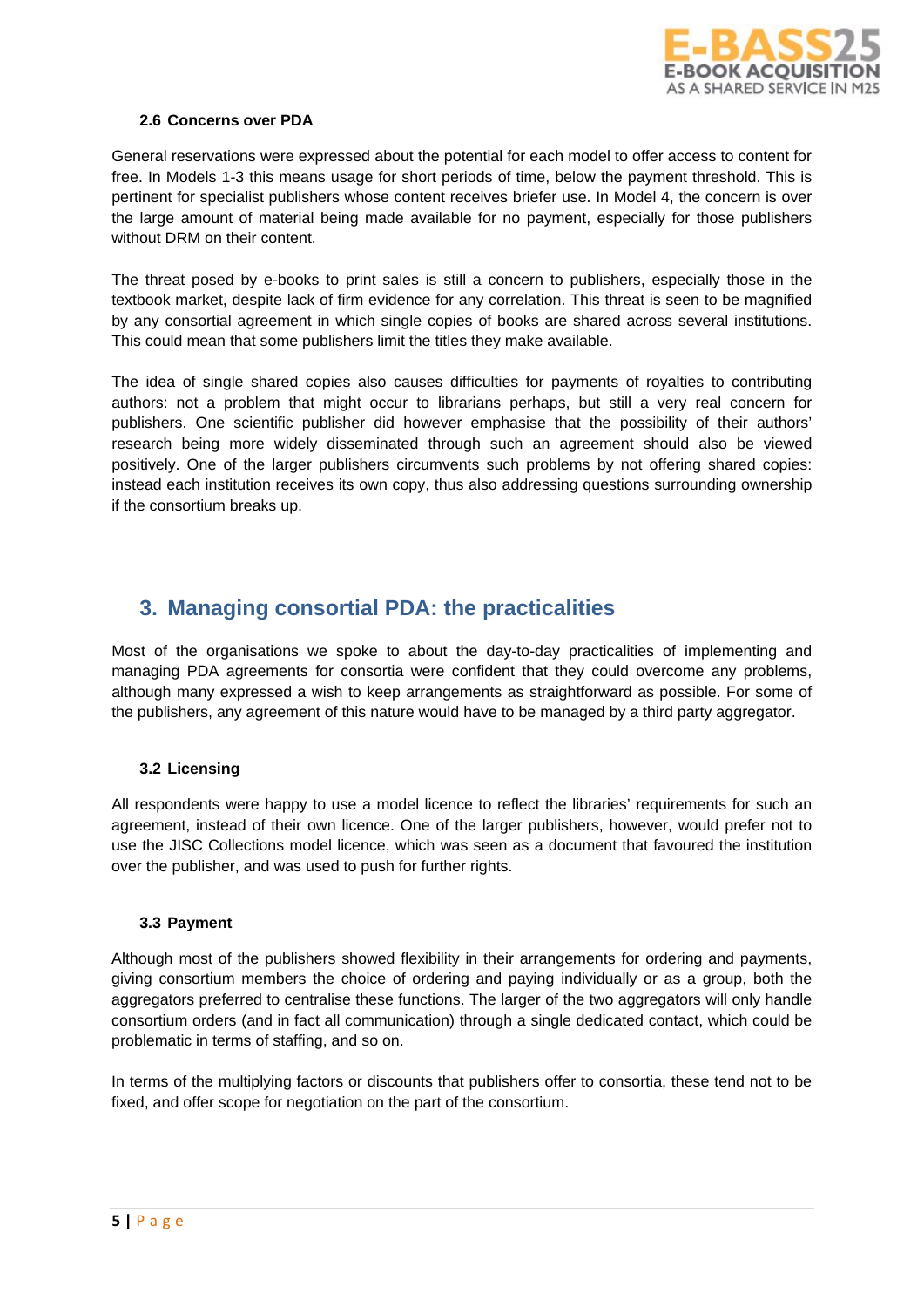

### **3.4 New editions**

The consensus among publishers is to treat new editions of titles as new items that require a separate purchase. Some publishers delay the release of new titles in electronic format so as to minimise the harm to print sales. When a title that is part of an agreement changes publisher, most of our respondents confirmed that they would be able to honour their commitments. If a publisher loses the rights to a title that an institution has paid for, a replacement title of similar value or a refund would be offered instead.

### **3.5 Standards**

None of our respondents foresaw any trouble in supplying usage statistics to the consortium members at a group or individual level, nor any problems caused by members using different authentication methods for access. All provide free MARC records, and nearly all of them supply information to the commercially available knowledge bases and discovery services, such as Summon, and Primo. All comply with accessibility standards to varying degrees.

## **4. Conclusions and recommendations**

The suppliers we spoke to are currently at very different stages of being able to offer all the models presented by the E-BASS25 project, but were united in their willingness to explore the practicalities of each model, and to be flexible in order to accommodate the requirements of a consortium. All of them expressed certain reservations about the various models, and about consortial agreements, however if the consortium were able to allay these concerns, then they all offered potential negotiation room for institutions, in terms of pricing, and definitions of significant use.

From the responses we received, it is fair to conclude that suppliers will be willing to offer more favourable terms to a consortium that can comply with the following requirements

### **4.2 Ordering and invoicing**

The process for ordering and invoicing should be as straightforward as possible. Models that entail micropayments should be avoided, and if possible, the option of a centralised ordering system should be offered. In order to facilitate budgetary planning, careful thought should be given to the dates when the institutions are to be invoiced, and these should be confirmed at the start of the agreement.

### **4.3 Participation**

There should be a firm commitment about numbers and sizes (FTEs) of participating institutions. Institutions leaving or joining the consortium during the term of the agreement should be avoided where possible, but a policy for how this eventuality should be handled should be in place at the start of the agreement. If discounts are offered on a sliding scale depending on levels of participation, then a cut-off date needs to be agreed.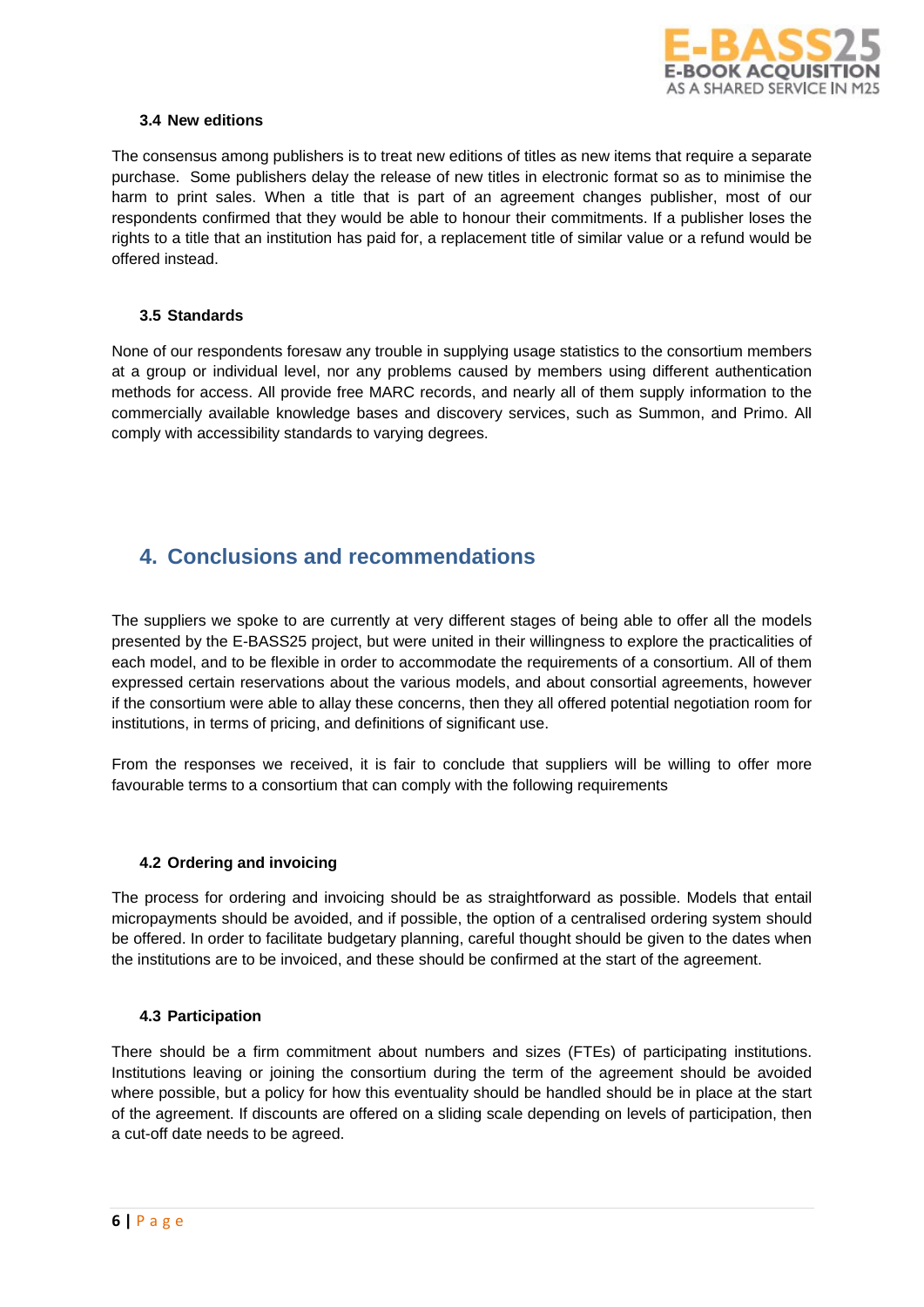

### **4.4 Content**

There should also be firm agreement about the content that is being made available. Publishers are wary of making large amounts of their content available without payment, and so an agreement that works within the parameters of a proscribed, pre-agreed list would be viewed more favourably. Make sure the supplier has a robust policy for honouring the addition or removal of titles from the list.

### **4.5 Expenditure**

Overall, greater levels of commitment on the part of the consortium are rewarded by greater discounts from the provider. The commitment most valued by suppliers is an agreed level of expenditure. If this can be built into the agreements (Model 4 is the most suitable for this) then the provider is likely to be more generous.

### **4.5 Licensing**

All obligations, of all parties, should be agreed at the outset, and signed by all participants. If using an EBS model, in which access to some of the content will be lost at the end of the agreement, careful consideration should be given to the licence's definition of "Licensed Material" and the permitted uses of the content: in particular the archival rights to any copies made of content that is not retained at the end of the agreement.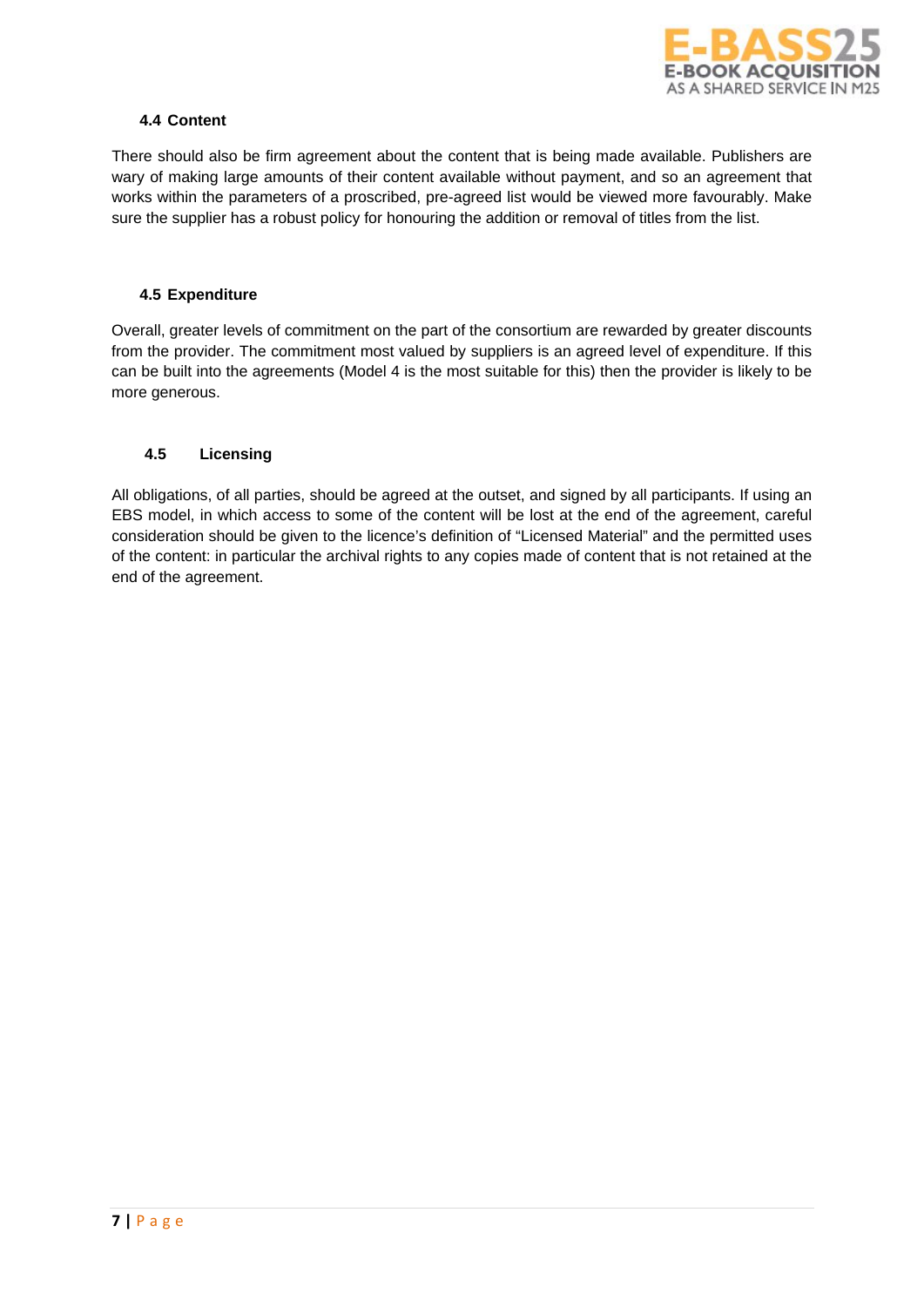

# **Appendix 1: questions to suppliers**

- 1. Which pricing model is most appealing/offers most opportunities to the publisher and why?
- 2. Which of the models are used by the publisher already?
- 3. If you currently have a PDA model what is the "significant use" trigger for purchase?  $-$  i.e. 3 views, 5 downloads etc?
- 4. What pricing model would be considered most fair for a consortium with different subject interests or local considerations?
- 5. What don't you like about any of the pricing models as a consortium purchasing model?
- 6. What are the risks/drawbacks to the publisher in using any of the models explain?
- 7. Would you be willing to use a model licence (such as the JISC Collection's Model Licence) as the basis of the agreement, rather than the publisher's own licence?
- 8. What would the publisher want to be clear about in terms of commitment from the participants?
- 9. How would you expect to manage the order and payments process?
- 10. How would you deal with a library joining / leaving the consortium after the agreement had started?
- 11. How do you typically deal with new published editions for a consortium agreement?
- 12. How do you typically deal with titles transferred (in and out) in a consortium agreement?
- 13. Do you normally provide publisher MARC records? Do you provide e-book metadata to commercially available knowledge bases? If not, how do you ensure resource discovery?
- 14. How would you intend to manage a programme for a consortium where usage is aggregated across the participants etc, but where individual institutions have differing requirements in terms of authentication, access and discovery?
- 15. What levels of accessibility do you offer for users who struggle to read print?
- 16. Any other thoughts?

#### **Questions about specific models**

**PDA Purchase model** – what are the relevant multipliers that might apply when purchase is triggered, presumably on a sliding scale (e.g. X institutions at Y x Standard Price - see Arizona for example)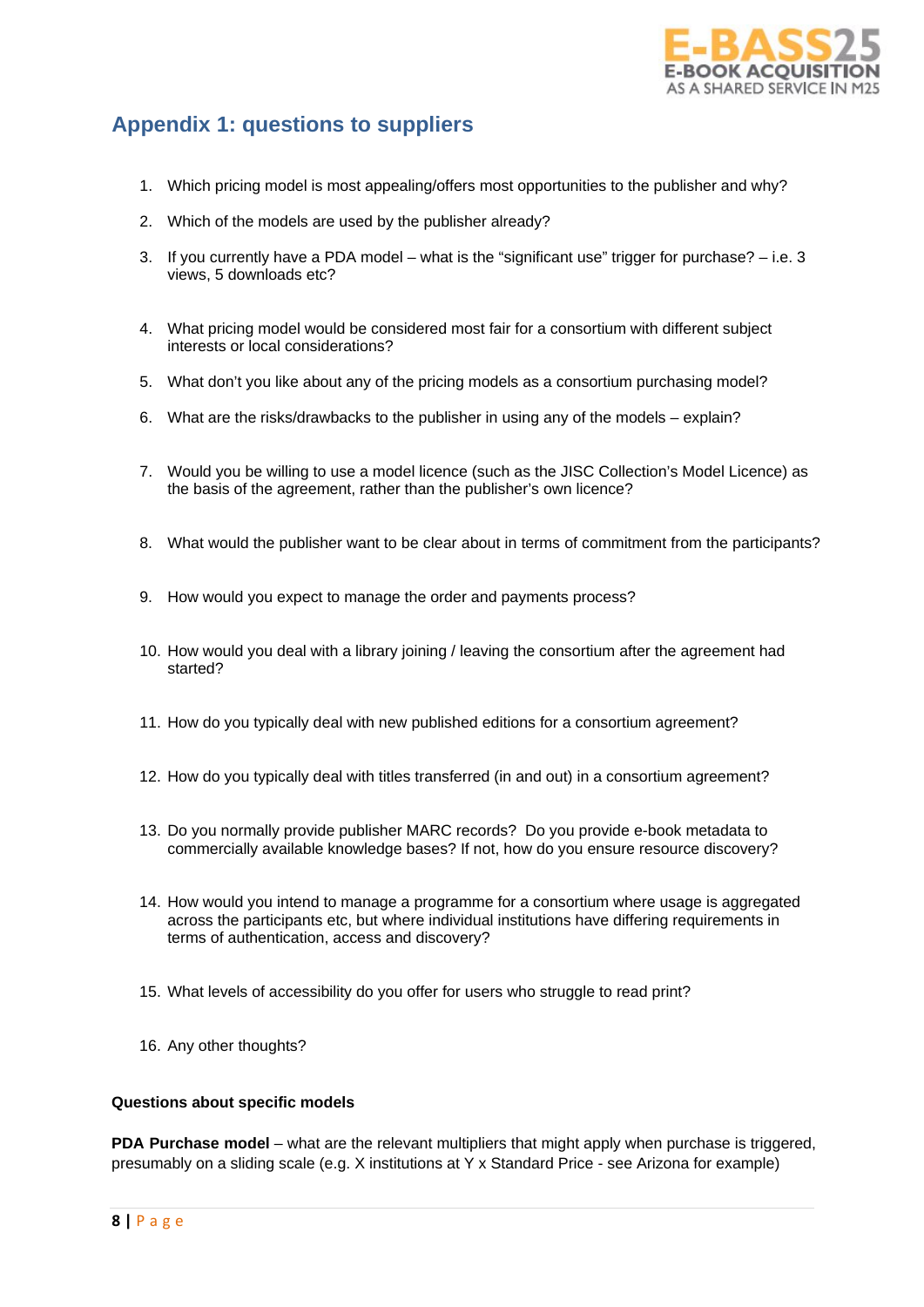

## **PDA Rental, PDA Usage**

What usage stats should be provided, how often and how accessed in order to make the model attractive to librarians and administrators?

### **Evidence Based Model**

If the consortium guaranteed a number of participants what kind of discount might be applied to encourage greatest participation?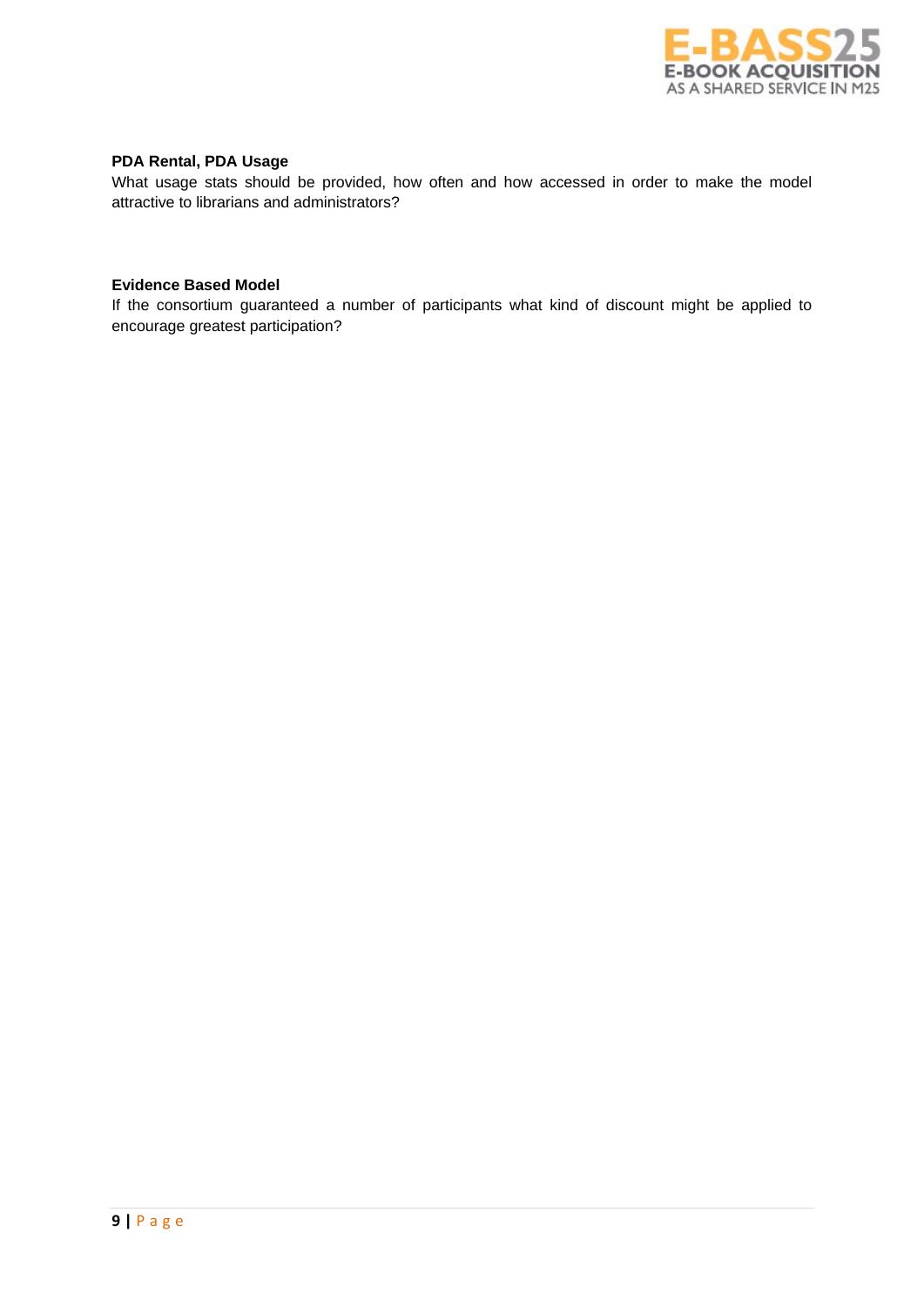

# **Appendix 2: the four models**

### **Consortial Purchasing Models:**

Summary of 4 models: <http://ebass25.rhul.ac.uk/>

### **1. PDA Purchase**

• The library sets up a PDA agreement with a supplier to make a range of e-books available to users

Typically, libraries create a profile based on a set of parameters (such as subject, date of publication, publisher, price, language, readership level etc.), and the suppliers makes all e-books matching these criteria available to users. Alternatively, library staff may select a publisher's collection, or a list of individual titles.

• Once the titles have been selected, the library makes the content visible and discoverable to users.

Libraries may import MARC records into the catalogue and/or by activate resources in the link resolver so that they are visible in the library's discovery system. Typically the e-books are presented in the catalogue in the same way as pre-purchased or subscribed e-books, so to the user they simply appear to be part of the library collection, even though the library has not purchased them

• Users have full access to the e-books. Limited usage is allowed without charge, but if usage of a particular book passes a threshold level, a payment is triggered and the book is automatically purchased by the library.

Different suppliers may use different criteria and set different levels to define the purchase threshold. Typically, there are two elements which determine the threshold:

- The extent of use which counts as a '**significant use'**. Typically, viewing a book for just a few minutes or viewing a small number of pages does not counts as a significant use and does not trigger payment. Viewing for more than few minutes, or any downloading or printing from the book is counted as a significant use.
- The number of significant uses before purchase is triggered. Typically, the first significant use is free, but a second significant use triggers a purchase.

So for example:

- User 1 views two pages of a book. This does not count as a significant use.
- User 2 views the book for ten minutes, and prints two pages. This does count as a significant use, but at this stage no payment is triggered.
- User 3 views the book for one minute. This does not count as a significant use.
- User 4 downloads a chapter of the book. This counts as a second significant use, and at this point the book is automatically purchased and payment is made by the library.
- Once purchased, the e-book becomes permanently available to all library users, typically with the same limits on the maximum number of users / uses that would apply if the book were purchased under a traditional model.
- If the library decides to end the PDA agreement, access to any books which have not been purchased is withdrawn, and the library removes records for these books from the catalogue.

In this model, the library typically has control over a limited number of the settings.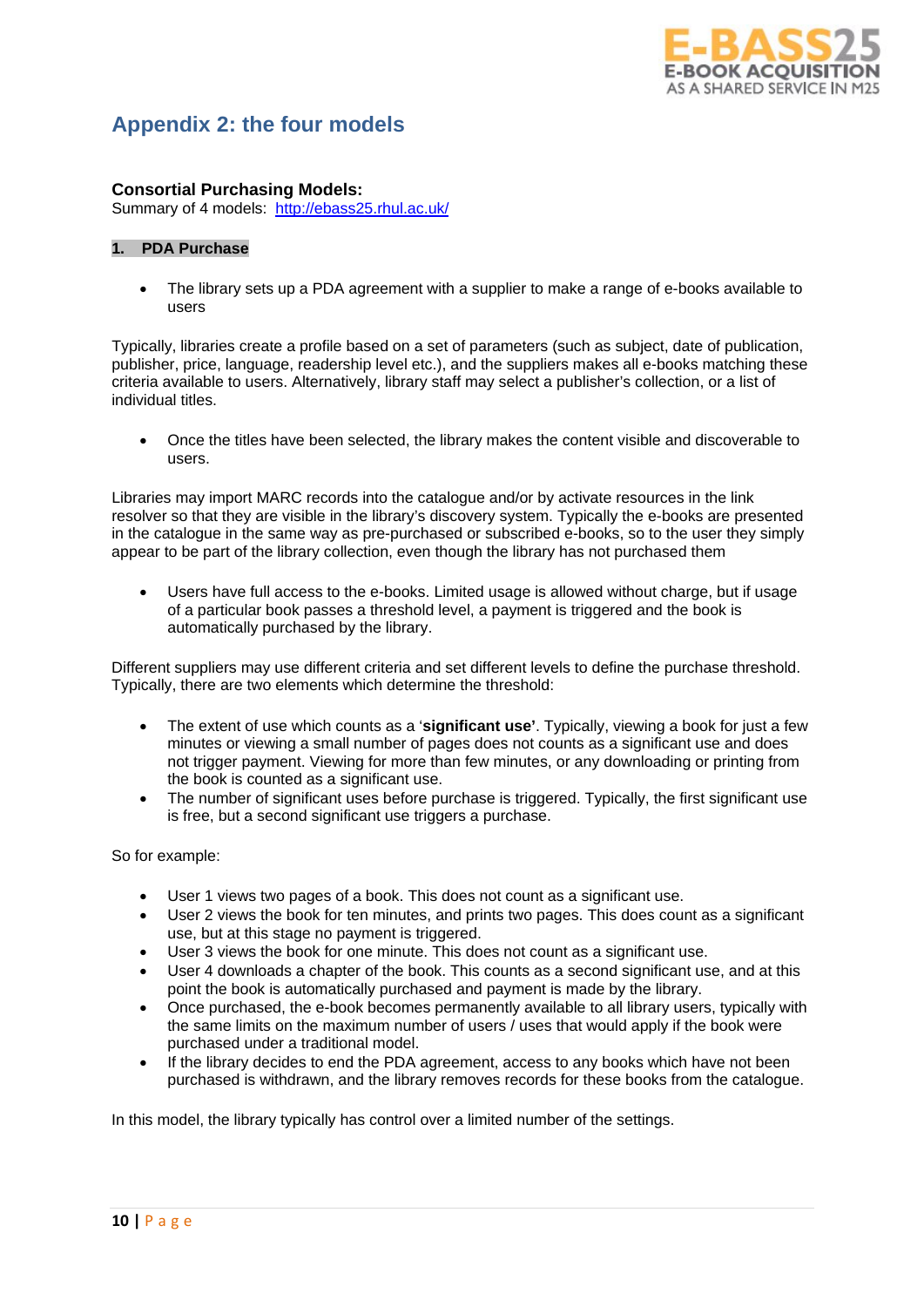

- The library may decide whether or not to require the user to 'click to continue reading' beyond the significant use threshold, alerting them that the book will be purchased and a charge incurred by the library.
- The library may be able to limit the maximum significant use per user per day.

The library does *not* normally control the number of significant uses which triggers a purchase, which is set by the supplier.

### *Examples*

- **Arizona University Libraries** (closed consortium)
- Ontario Council of University libraries (2010 pilot, closed consortium)
- CTW Library Consortium, Connecticut (2010 pilot, closed consortium)

#### **2. PDA Rental (or PDA short-term-loan)**

• The library sets up a PDA agreement with a supplier to make a range of e-books available to users

Typically, libraries create a profile based on a set of parameters (such as subject, date of publication, publisher, price, language, readership level etc.), and the suppliers makes all e-books matching these criteria available to users. Alternatively, library staff may select a publisher's collection, or a list of individual titles.

• Once the titles have been selected, the library makes the content visible and discoverable to users.

Libraries may import MARC records into the catalogue and/or by activate resources in the link resolver so that they are visible in the library's discovery system. Typically the e-books are presented in the catalogue in the same way as pre-purchased or subscribed e-books, so to the user they simply appear to be part of the library collection, even though the library has not purchased them

• Users have full access to the e-books. Limited usage is allowed without charge, provided that it falls below the threshold of 'significant use'.

Different suppliers may use different criteria and set different levels to define 'significant use'. Typically, viewing a book for just a few minutes or viewing a small number of pages does not count as a significant use. Viewing for more than few minutes, or any downloading or printing from the book is counted as a significant use and triggers a payment.

- If a user continues to use a book beyond the threshold of '**significant use'**, a rental or shortterm loan is triggered:
	- o The book is temporarily 'loaned' to the user, and for the duration of the loan period that user can make full use of it without triggering any further fees.
	- $\circ$  The library pays a fee for the loan, typically a percentage of the full list price<br> $\circ$  The fee depends on the duration of the short-term loan. For example, if the u
	- The fee depends on the duration of the short-term loan. For example, if the user has access to the e-book for just one day, the library pays 10% of the list price, but if the user gets access for seven days, the library may pay 25% of the list price.
- Further significant use triggers further loans and payments. So if a book is used a second time, or by a second user, a second short-term loan is triggered and a second fee is payable.
- After a given number of loans, the next significant use triggers an automatic purchase and the library pays the full list price of the book.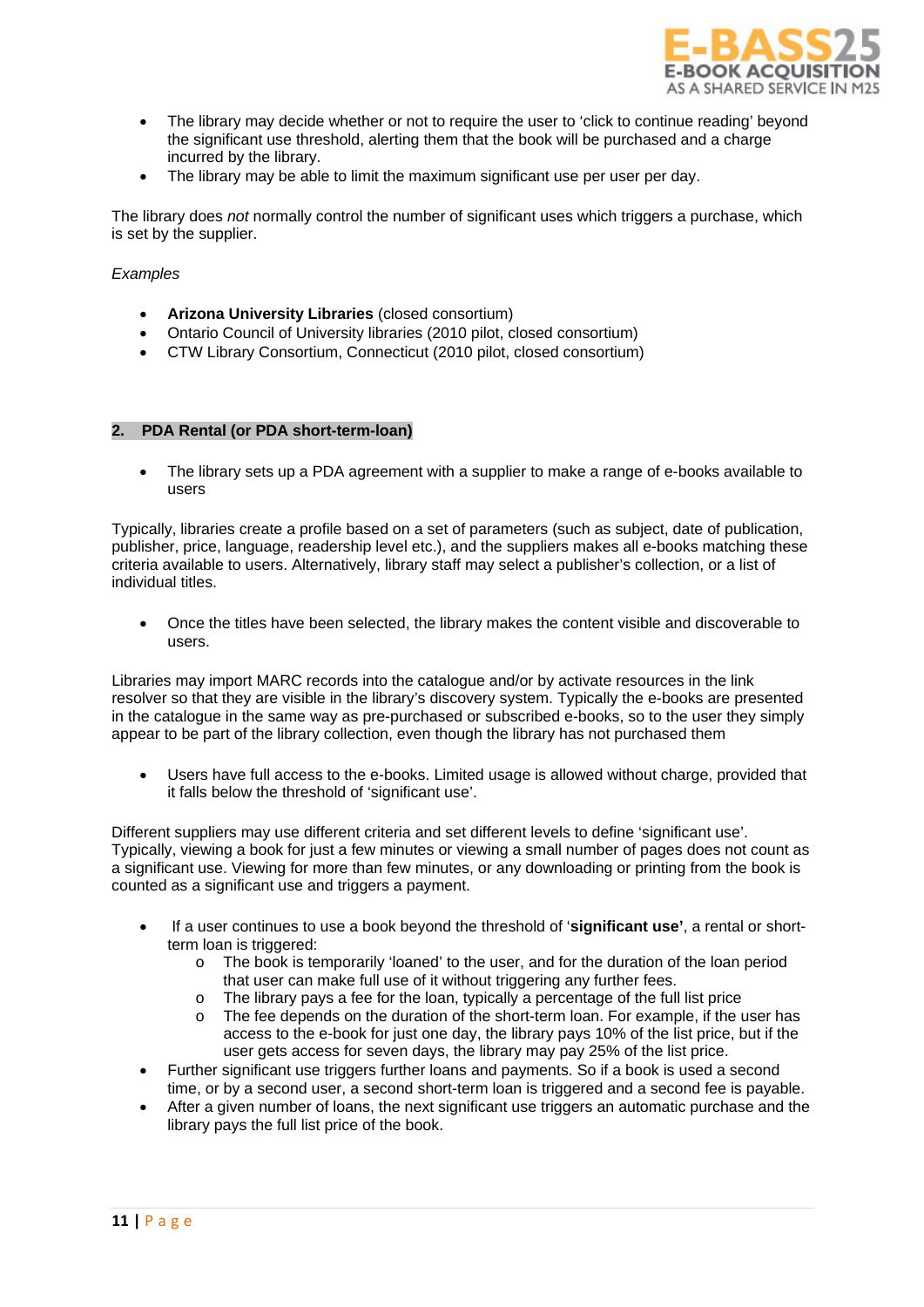

Once purchased, the book becomes part of the library's collection and is permanently available to all library users, typically with the same limits on the maximum number of users / uses that would apply if the book were purchased under a traditional model.

If the library decides to end the PDA agreement, access to any books which have not been purchased is withdrawn, and the library removes records for these books from the catalogue.

In this model, the library typically has control over several of the settings.

- The library may decide whether or not to require the user to 'click to continue reading' beyond the significant use threshold, alerting them that a short-term loan or purchase will be triggered and a charge incurred by the library.
- The library may decide whether or not to require approval (mediation) from a librarian before the user is able to continue reading beyond the significant use threshold. Depending on the model, it may be possible to apply mediation to all requests that trigger a payment, or only to use that triggers a purchase, or only to use that triggers a payment over a certain amount.
- The library may be able to limit the maximum significant use per user per day, for example by limiting the number of short-term loans per user.
- The duration of the short-term loan can be chosen by the library, from a range of options, giving the library some control over the size of the fee payable for each short-term loan.
- The number of loans made before a purchase is triggered can be chosen by the library, giving the library some control over the point at which usage is considered sufficient to warrant purchase of the e-book.

### *Examples*

- **Orbis Cascade** (2010 pilot now regular service, closed consortium)
- Colorado Alliance of Research Libraries (2010 pilot, closed consortium)
- Western New York Library Resources Council (2012), Boston Library Consortium (2012)
- No known UK consortial examples

### **3. PDA Usage**

• The library sets up a PDA agreement with a supplier to make a range of e-books available to users

Typically, libraries create a profile based on a set of parameters (such as subject, date of publication, publisher, price, language, readership level etc.), and the suppliers makes all e-books matching these criteria available to users. Alternatively, library staff may select a publisher's collection, or a list of individual titles.

• Once the titles have been selected, the library makes the content visible and discoverable to users.

Libraries may import MARC records into the catalogue and/or by activate resources in the link resolver so that they are visible in the library's discovery system. Typically the e-books are presented in the catalogue in the same way as pre-purchased or subscribed e-books, so to the user they simply appear to be part of the library collection, even though the library has not purchased them

• Users have full access to the e-books. Each significant use of a book triggers a charge to the library.

Different suppliers may use different criteria and set different levels to define '**significant use'**. In some models, viewing a book for a few minutes may be free, but viewing for more than few minutes, or any downloading or printing may be counted as a significant use and trigger a payment, for